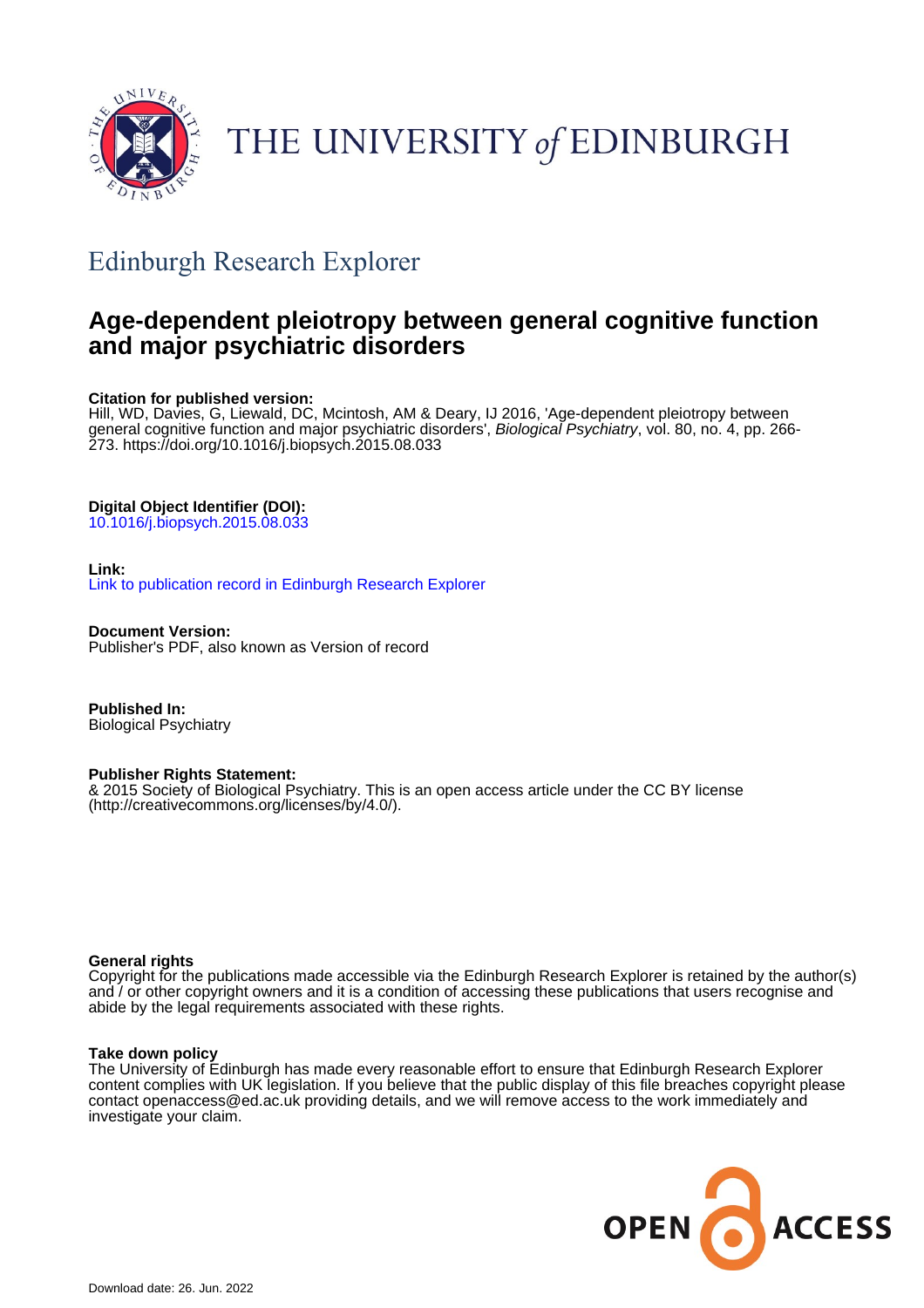# Priority Communication

### Age-Dependent Pleiotropy Between General Cognitive Function and Major Psychiatric **Disorders**

W. David Hill, Gail Davies, The CHARGE Cognitive Working Group, David C. Liewald, Andrew M. McIntosh, and Ian J. Deary

#### ABSTRACT

BACKGROUND: General cognitive function predicts psychiatric illness across the life course. This study examines the role of pleiotropy in explaining the link between cognitive function and psychiatric disorder.

METHODS: We used two large genome-wide association study data sets on cognitive function—one from older age,  $n = 53,949$ , and one from childhood,  $n = 12,441$ . We also used genome-wide association study data on educational attainment,  $n = 95,427$ , to examine the validity of its use as a proxy phenotype for cognitive function. Using a new method, linkage disequilibrium regression, we derived genetic correlations, free from the confounding of clinical state between psychiatric illness and cognitive function.

RESULTS: We found a genetic correlation of .711,  $(p = 2.26e-12)$  across the life course for general cognitive function. We also showed a positive genetic correlation between autism spectrum disorder and cognitive function in childhood ( $r_g = .360$ ,  $p = .0009$ ) and for educational attainment ( $r_g = .322$ ,  $p = 1.37e-5$ ) but not in older age. In schizophrenia, we found a negative genetic correlation between older age cognitive function  $(r<sub>g</sub> = -.231,$  $p = 3.81$ e-12) but not in childhood or for educational attainment. For Alzheimer's disease, we found negative genetic correlations with childhood cognitive function ( $r_g = -.341$ ,  $p = .001$ ), educational attainment ( $r_g = -.324$ ,  $p = 1.15e-5$ ), and with older age cognitive function ( $r_g = -.324$ ,  $p = 1.78e-5$ ).

CONCLUSIONS: The pleiotropy exhibited between cognitive function and psychiatric disorders changed across the life course. These age-dependent associations might explain why negative selection has not removed variants causally associated with autism spectrum disorder or schizophrenia.

Keywords: Aging, Autism, Cognitive function, Genetics, Pleiotropy, Schizophrenia

[http://dx.doi.org/10.1016/j.biopsych.2015.08.033](dx.doi.org/10.1016/j.biopsych.2015.08.033)

General cognitive function describes the positive correlations that exist between seemingly disparate tests of cognitive function [\(1\)](#page-7-0). This overlap accounts for around 40% of the variation in cognitive test scores [\(2\)](#page-7-0). Individual differences in cognitive function are predictive of both physical and mental health [\(3\)](#page-7-0). Ageing has been shown to have differential effects on the facets of cognitive function, whereby tests that include novel information and/or invoke on-the-spot abstract reasoning skills, often termed tests of general fluid cognitive function, show decline from early adulthood onward  $(4,5)$  $(4,5)$  $(4,5)$ . Tests of crystallized function that include measurements of learned material, such as vocabulary, are more robust to the ageing process [\(6\)](#page-7-0).

Higher general cognitive function in childhood is predictive of lower self-reported psychological distress decades later [\(7](#page-7-0)). This association between cognitive function and psychological well-being extends to severe psychiatric conditions, with a 1 standard deviation lower score in general cognitive function being associated with a 60% increased risk for hospitalization for schizophrenia, a 50% increase for mood disorders, and a

75% greater risk for alcohol-related disorders in two decades of follow-up [\(8](#page-7-0)). Indeed, a higher risk of several psychiatric conditions has been associated with a lower level of cognitive function, including major depressive disorder [\(9,10\)](#page-7-0), attentiondeficit/hyperactivity disorder (ADHD) [\(11\)](#page-7-0), and autism spectrum disorder (ASD). There is also evidence for lower premorbid cognitive function in individuals who later develop bipolar disorder [\(12,13](#page-7-0)), although higher premorbid cognitive function may also confer risk ([14](#page-7-0)).

Using genome-wide association study data, it has been shown that general cognitive function is a highly polygenic trait influenced by many common genetic variants (single nucleotide polymorphisms [SNPs]) that each exert only a very small effect on phenotypic variation [\(15\)](#page-7-0). The genome-wide complex trait analysis method of estimating SNP-based heritability finds that common genetic variants tag causal variants that together account for around 30% of general cognitive ability variation (15–[19\)](#page-7-0). However, even in a meta-analysis of over 53,000 subjects, the variance accounted for by genome-wide significant loci was only a small fraction of this figure ([15](#page-7-0)).

 $\odot$  2015 Society of Biological Psychiatry. This is an open access article under the CC BY license

<sup>(</sup>http://creativecommons.org/licenses/by/4.0/). 1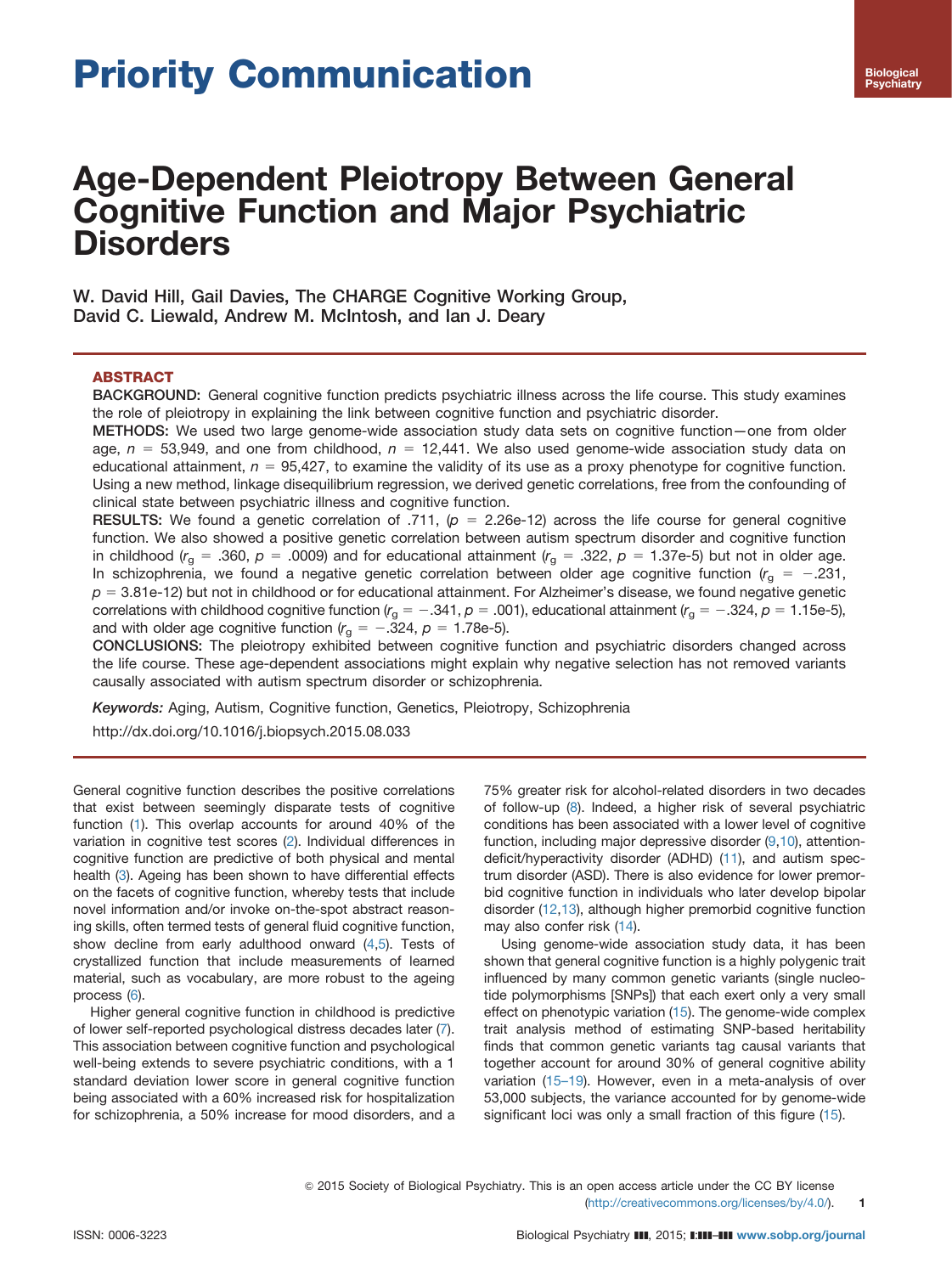The genetic architecture of psychiatric disorders is also highly polygenic, whereby the combined effect of many common variants accounts for much of the heritability, and as with cognitive function, the number of genome-wide significant loci do not explain the heritability accounted for by all SNPs [\(20\)](#page-7-0). The present study tests the hypothesis that the phenotypic link between general cognitive function and psychiatric disease is, at least in part, caused by pleiotropic genetic variants.

Pleiotropy between traits can be inferred by applying the polygenic prediction method to genome-wide association study (GWAS) data sets [\(21\)](#page-8-0). This method, often termed polygenic risk scoring, uses markers selected from the summary GWAS data in one sample to construct a weighted genetic risk score for each individual in an independent sample. An association between this composite score and the trait of interest in the second sample is evidence of an overlap between the polygenic architecture of each trait. This method has been used to indicate that there are shared genetic influences between, for example, higher risk of schizophrenia and lower cognitive function in older age and more age-related cognitive decline ([22](#page-8-0),[23](#page-8-0)) and between a greater risk of ASD and higher cognitive function [\(24\)](#page-8-0). However, the polygenic prediction method suffers from a number of limitations, including requiring access to genotype data, as well as producing biased results in cases where the discovery and replication samples overlap ([25,26\)](#page-8-0). By placing these additional constraints on the type of samples that can be used, the total number of available participants, along with statistical power, falls. In addition, there is a further loss of power as informative markers may be lost due to pruning for linkage disequilibrium (LD) [\(27\)](#page-8-0).

Another method to quantify a genetic correlation is restricted maximum likelihood analysis [\(28\)](#page-8-0), where genotype data are from the same group of individuals assessed on multiple traits [\(29](#page-8-0)) or across multiple time points ([30](#page-8-0)). This method allows the full number of genome-wide markers to be included in the analysis, meaning that, by contrast with the use of polygenic risk scores, data are not lost through pruning. However, this method suffers from the limitation that the same individuals are required to have been assessed on multiple traits. While this, at best, presents logistical difficulties in the recruitment of a sample, in the case of psychiatric disorders, the symptoms displayed by diagnosed individuals may interfere with the cognitive test process resulting in an inflation of the genetic correlation.

Here, to avoid the limitations associated with bivariate restricted maximum likelihood and polygenic prediction, we used a new method, LD regression ([25,31\)](#page-8-0), to derive a genetic correlation using GWAS summary data. LD regression exploits the finding that SNPs in regions of high LD provide a measure of a greater proportion of the genome than SNPs in regions of low LD. This means that, assuming a polygenic architecture, SNPs in regions of high LD are more likely to capture variance associated with a causal variant, leading to an increase in the association test statistics from a GWAS proportional to the level of LD in the region ([32](#page-8-0)). As consequence of this, LD can be used to predict GWAS test statistics. This logic extends to the bivariate design where, at each loci, the product of the test statistics from two GWAS replaces the association statistics from a single GWAS. In the presence of a nonzero genetic correlation between the traits measured by the two GWAS, the level of LD can be used to predict the product of association statistics at each loci [\(25,31\)](#page-8-0).

We used LD regression, first used by Bulik-Sullivan et al. ([25,31\)](#page-8-0) to derive 300 genetic correlations between 25 traits. Here, we focused on a smaller number of traits to provide detailed analyses of pleiotropy between cognitive abilities and psychiatric disorders and tests of whether these associations change over time. In addition, we assessed the validity of the use of educational attainment as a proxy phenotype for cognitive function in genetic correlations with psychiatric disorders. In the current study, we derived genetic correlations between general cognitive function in the 53,949 individuals of the Cohorts for Heart and Aging Research in Genomic Epidemiology (CHARGE) consortium (age range 45–102) [\(15\)](#page-7-0) and the seven major psychiatric disorders. The disorders examined were schizophrenia [\(33\)](#page-8-0), bipolar disorder [\(34\)](#page-8-0), major depressive disorder (MDD) [\(35](#page-8-0)), ASD [\(20\)](#page-7-0), attention-deficit/ hyperactive disorder ([20](#page-7-0)), anorexia nervosa ([36](#page-8-0)), and Alz-heimer's disease [\(37\)](#page-8-0). In addition, we used the summary data from the GWAS meta-analysis of the Childhood Intelligence Consortium (CHIC), which examined cognitive function in childhood ( $n = 12,441$ , age range 6–18) ([17](#page-7-0)). We also used summary data from a GWAS meta-analysis of educational attainment [\(38\)](#page-8-0), defined as whether or not a college level of education was achieved. Only one educational attainment variable was used from this article by Rietveld et al. ([38](#page-8-0)), as they have been previously shown to genetically correlate at  $r<sub>q</sub> = 1.0$  [\(25\)](#page-8-0). The assessment of cognitive function in both older age and childhood allows for a genetic correlation for cognitive function to be derived across these two time points; it also allows for a more mechanistic interpretation of any cognitive function-psychiatric disorder genetic correlation that is found, as variants responsible for the development of cognitive function (childhood general cognitive function) and variants that exert a protective effect against the ageing process (older age general fluid cognitive function) may exert differential risk/protective effects against psychiatric disease. We also included educational attainment to examine its use as a proxy phenotype for general cognitive function.

#### METHODS AND MATERIALS

#### Samples

Summary data from GWAS meta-analyses of schizophrenia, bipolar disorder, MDD, ADHD, ASD, anorexia nervosa, Alzheimer's disease, older age general fluid cognitive function, childhood general cognitive function, and educational attainment were used to derive genetic correlations. [Table 1](#page-3-0) provides details pertaining to the reference and the source of the data for each of the phenotypes examined here.

#### Statistical Analysis

We implemented the same data processing pipeline as implemented by Bulik-Sulivan et al. ([25\)](#page-8-0). First, a heritability Z score of  $>4$  and a mean  $\chi^2$  statistic of  $>1.02$  were used as cutoffs to ensure that the GWAS data sets used contained a sufficiently clear polygenic signal contributing toward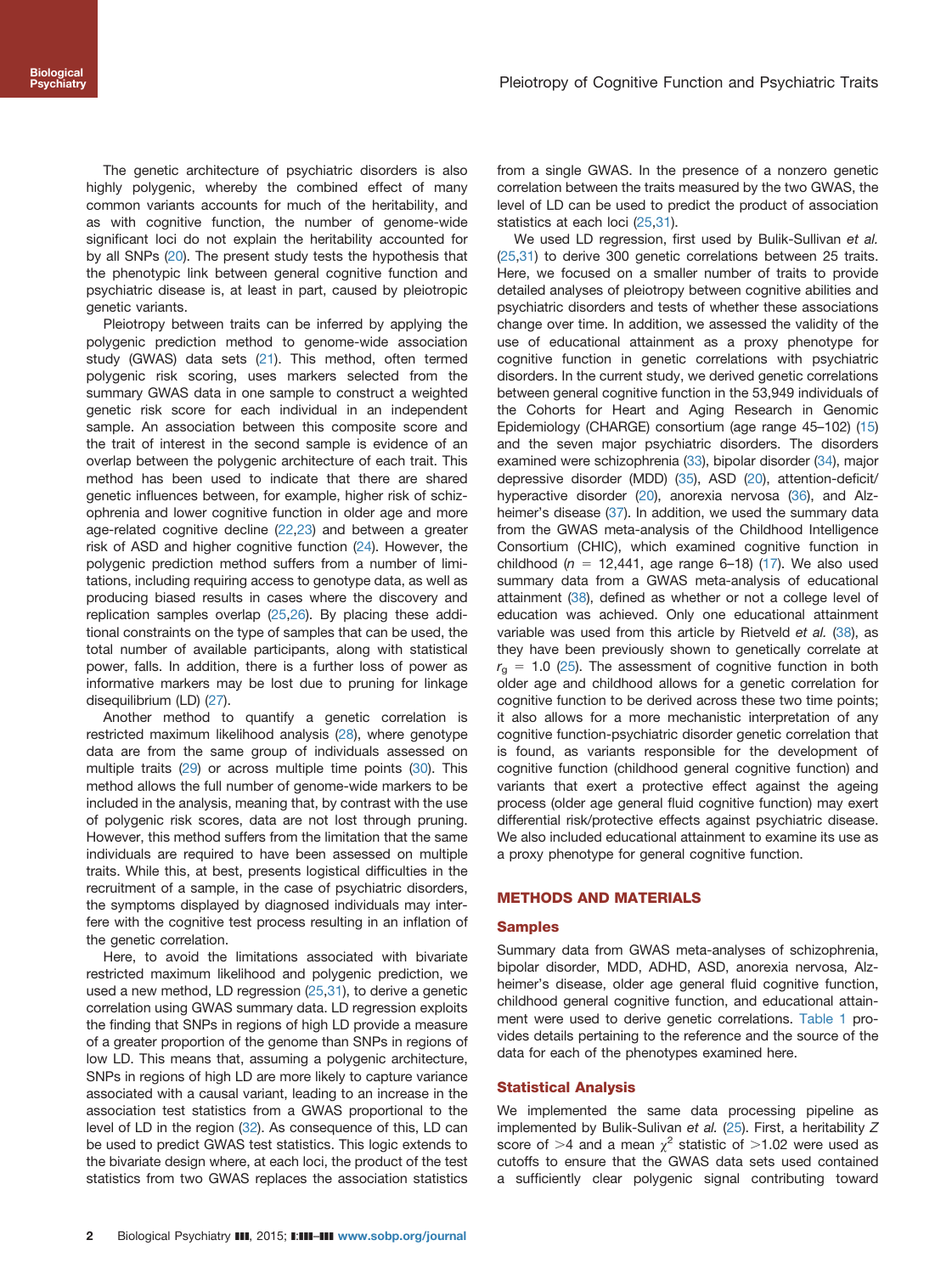|  | <b>Biological</b> |
|--|-------------------|
|  | <b>Psychiatry</b> |

#### <span id="page-3-0"></span>Table 1. The Samples Used with References

|                                                      | Sample      |                                                                                                                        |                                                                          |  |  |  |
|------------------------------------------------------|-------------|------------------------------------------------------------------------------------------------------------------------|--------------------------------------------------------------------------|--|--|--|
| Phenotype                                            | <b>Size</b> | Reference                                                                                                              | Data                                                                     |  |  |  |
| Older Age General Fluid<br><b>Cognitive Function</b> | 53,949      | Davies et al., Molecular Psychiatry (2015) (15)                                                                        | N/A                                                                      |  |  |  |
| Childhood General<br><b>Cognitive Function</b>       | 12,441      | Benyamin et al., Molecular Psychiatry (2013) (17)                                                                      | http://ssgac.org/documents/<br>CHIC Summary Benyamin2014.txt.gz          |  |  |  |
| <b>Educational Attainment</b>                        | 95,427      | Rietveld et al., Science (2013) (38)                                                                                   | http://ssgac.org/documents/<br>SSGAC Rietveld2013.zip                    |  |  |  |
| Schizophrenia                                        | 70,100      | Schizophrenia Working Group of the Psychiatric Genomics Consortium,<br>Nature (2014) (33)                              | http://www.med.unc.edu/pgc/files/<br>resultfiles/pgc.scz.2012-04.zip     |  |  |  |
| Alzheimer's Disease                                  | 54,162      | Lambert et al., Nature Genetics (2013) (37)                                                                            | http://www.pasteur-lille.fr/en/recherche/<br>u744/igap/igap_download.php |  |  |  |
| <b>Bipolar Disorder</b>                              | 16,731      | Psychiatric GWAS Consortium Bipolar Disorder Working Group, Nature<br>Genetics (2011) (34)                             | http://www.med.unc.edu/pgc/files/<br>resultfiles/pgc.bip.2012-04.zip     |  |  |  |
| <b>MDD</b>                                           | 18,759      | Major Depressive Disorder Working Group of the Psychiatric GWAS<br>Consortium et al., Molecular Psychiatry (2013) (35) | http://www.med.unc.edu/pgc/files/<br>resultfiles/pgc.mdd.2012-04.zip     |  |  |  |
| <b>ADHD</b>                                          | 5422        | Neale et al., Journal of American Academy of Child and Adolescent<br>Psychiatry (2010) (20)                            | http://www.med.unc.edu/pgc/files/<br>resultfiles/pgc.adhd.2012-10.zip    |  |  |  |
| ASD                                                  | 10,263      | Cross-Disorder Group of the Psychiatric Genomics Consortium, Lancet<br>$(2013)$ $(20)$                                 | http://www.med.unc.edu/pgc/files/<br>resultfiles/pgc.cross.aut.zip       |  |  |  |
| Anorexia Nervosa                                     | 17,767      | Boraska et al., Molecular Psychiatry (2014) (36)                                                                       | http://www.med.unc.edu/pqc/files/<br>resultfiles/gcan_meta-out.gz        |  |  |  |

The final column, Data, contains links to the data sets used. The data set pertaining to older age cognitive function is not publically available. Educational attainment indicates if a college or university degree was obtained. A sample size of 26,474 was used to derive the heritability of

older age general fluid cognitive function in the CHARGE cohort as the quality control procedures used included an SNP if it was present in at least half of the cohort.

ADHD, attention-deficit/hyperactivity disorder; ASD, autism spectrum disorder; CHARGE, Cohorts for Heart and Aging Research in Genomic Epidemiology; MDD, major depressive disorder; SNP, single nucleotide polymorphism.

heritability. As the ADHD data set failed both of these quality control procedures, it was removed from further analyses [\(Table 2\)](#page-4-0). Minor allele frequency (MAF) was filtered to include SNPs where  $MAF > .01$ . To ensure high imputation quality, SNPs were filtered to HapMap3 [\(https://www.sanger.ac.uk/](https://www.sanger.ac.uk/resources/downloads/human/hapmap3.html) [resources/downloads/human/hapmap3.html\)](https://www.sanger.ac.uk/resources/downloads/human/hapmap3.html) SNPs with 1000 Genomes European MAF  $> .05$  ([http://www.genomicsengland.](http://www.genomicsengland.co.uk/the-100000-genomes-project/) [co.uk/the-100000-genomes-project/\)](http://www.genomicsengland.co.uk/the-100000-genomes-project/). Indels and structural variants were removed along with strand-ambiguous SNPs. Additionally, SNPs whose alleles did not match those in the 1000 Genomes were also removed. Finally, as outliers can increase the standard error in a regression, genome-wide significant SNPs were removed, as were SNPs with very large effect sizes  $(\chi^2 > 80)$ . As the GWAS used here were of European ancestry, the precomputed LD scores and weights were taken from the Broad Institute (Cambridge, Massachusetts; [http://www.broad](http://www.broadinstitute.org/=bulik/eur_ldscores/) institute.org/∽[bulik/eur\\_ldscores/](http://www.broadinstitute.org/=bulik/eur_ldscores/)). As it was not possible to quantify the degree to which these samples overlapped, the intercept of the regression model describing the genetic correlation between the pairs of traits was left unconstrained. Differences between the genetic correlations produced by LD regression were explored by deriving  $a \, Z$  score for the difference between the two. Additionally, in the case of the Alzheimer's disease phenotype, a region encompassing 500 kilobase around each side of the APOE locus was removed to ensure any genetic correlations derived were not being driven solely by the large effects found within this region.

#### RESULTS

Univariate heritability analysis was performed on each of the consortia's phenotypes using LD regression ([25](#page-8-0)). These

results are reported in [Table 2](#page-4-0). It should be noted that due to the implementation of genomic control factors to control for population stratification, these heritability estimates will be biased downward.

There was a significant genetic correlation between general fluid cognitive function in older age and general cognitive function in childhood,  $r_{q} = .711$ , SE = .101,  $p = 2.256e-12$ , indicating substantial pleiotropy across the human life course. Educational attainment showed a high and significant genetic correlation with childhood general cognitive function,  $r_{\rm g}$  = .719, SE = .089,  $p = 8.137e-16$ , demonstrating a high level of pleiotropy between these two traits. The genetic correlation between older age cognitive function and educational attainment was not computed because permission was not granted by the CHARGE consortium to perform these analyses. We next examined these ages separately to discover if the polygenic variation at each age overlapped with that of the six psychiatric disorders.

[Table 3](#page-4-0) shows the results of our testing for pleiotropy between cognitive function in older age and in younger age with major psychiatric disorders. These genetic correlations were derived using LD regression ([25,31\)](#page-8-0) along with the publically available data sets specified in Table 1. The polygenic component to childhood general function and educational attainment overlapped substantially and positively with ASD,  $r_{\rm q}$  = .360 (SE = .108,  $p = .0009$ ) and  $r_{\rm q} = .322$  (SE = .074,  $p = 1.37e-5$ , indicating that both childhood cognitive function and educational attainment demonstrate pleiotropy with ASD. This is consistent with earlier reports where polygenic scores indicated that a greater risk for ASD predicted phenotypic variance for higher cognitive function [\(24](#page-8-0)). This finding did not extend to the sample of older age general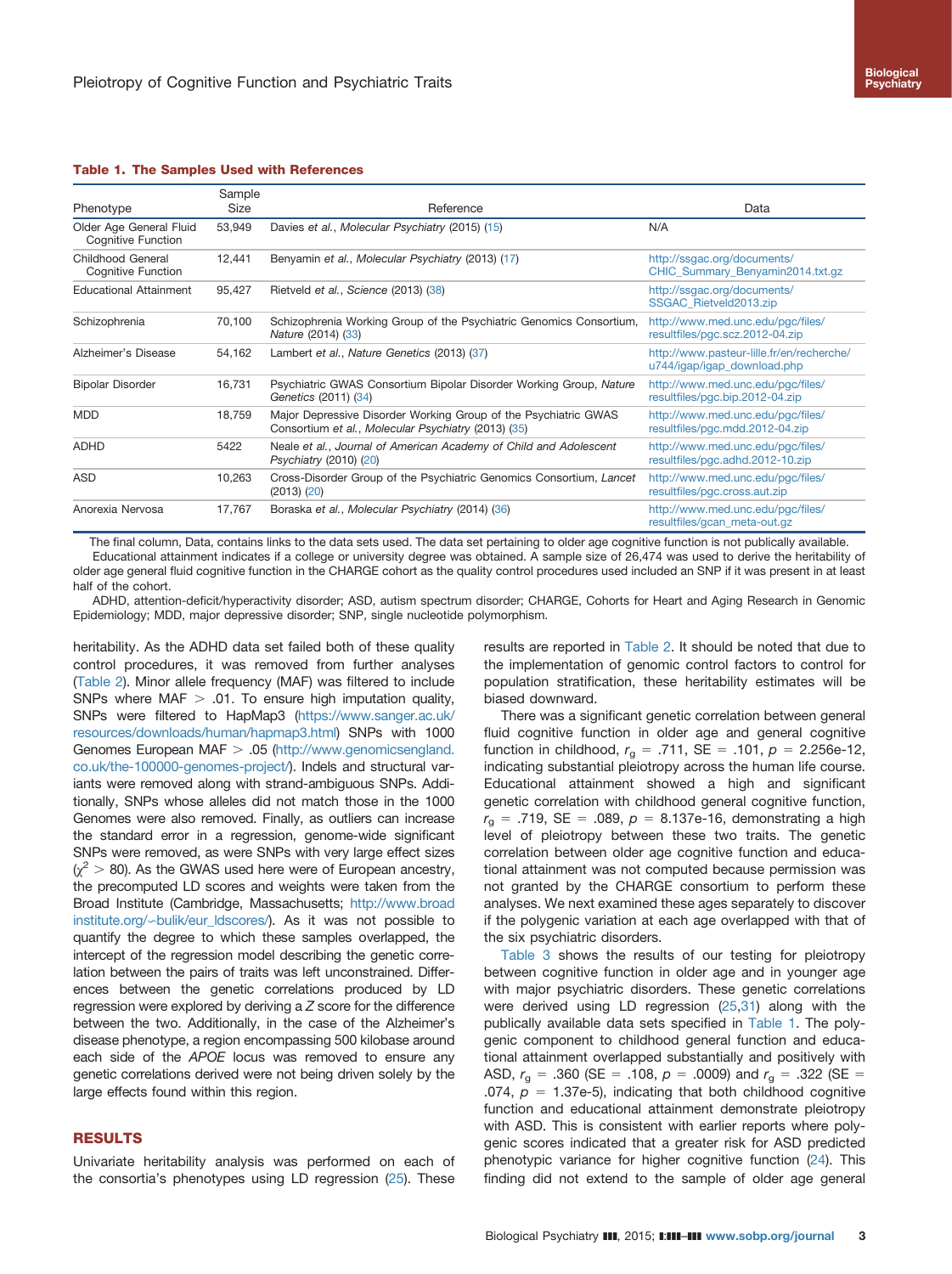|                                            |                                      | Observed     | Observed        | Heritability |               |
|--------------------------------------------|--------------------------------------|--------------|-----------------|--------------|---------------|
| Reference Phenotype                        | <b>Target Phenotype</b>              | Heritability | Heritability SE | Z Score      | Mean $\chi^2$ |
| Childhood General Cognitive Function       | Older age general fluid function     | .304         | .031            | 9.806        | 1.170         |
|                                            | <b>Educational attainment</b>        | .719         | .089            | 8.079        | 1.244         |
|                                            | Schizophrenia                        | .526         | .025            | 21.040       | 1.861         |
|                                            | Bipolar disorder                     | .467         | .045            | 10.378       | 1.190         |
|                                            | <b>MDD</b>                           | .157         | .032            | 4.906        | 1.079         |
|                                            | <b>ADHD</b>                          | .188         | .102            | 1.843        | 1.018         |
|                                            | <b>ASD</b>                           | .419         | .059            | 7.102        | 1.073         |
|                                            | Anorexia nervosa                     | .315         | .032            | 9.844        | 1.085         |
|                                            | Alzheimer's disease                  | .070         | .012            | 5.785        | 1.107         |
| Older Age General Fluid Cognitive Function | Childhood general cognitive function | .274         | .047            | 5.830        | 1.076         |
|                                            | Schizophrenia                        | .529         | .023            | 23.000       | 1.800         |
|                                            | Bipolar disorder                     | .456         | .043            | 10.604       | 1.186         |
|                                            | <b>MDD</b>                           | .152         | .031            | 4.903        | 1.077         |
|                                            | <b>ADHD</b>                          | .245         | .101            | 2.426        | 1.017         |
|                                            | <b>ASD</b>                           | .459         | .060            | 7.650        | 1.066         |
|                                            | Anorexia nervosa                     | .503         | .028            | 17.964       | 1.058         |
|                                            | Alzheimer's disease                  | .062         | .011            | 5.636        | 1.103         |
| <b>Educational Attainment</b>              | Childhood general cognitive function | .272         | .047            | 5.787        | 1.076         |
|                                            | Schizophrenia                        | .524         | .027            | 19.407       | 1.815         |
|                                            | Bipolar disorder                     | .462         | .045            | 10.267       | 1.187         |
|                                            | <b>MDD</b>                           | .156         | .031            | 5.032        | 1.077         |
|                                            | <b>ADHD</b>                          | .173         | .103            | 1.680        | 1.019         |
|                                            | <b>ASD</b>                           | .443         | .060            | 7.383        | 1.069         |
|                                            | Anorexia nervosa                     | .422         | .031            | 13.613       | 1.064         |
|                                            | Alzheimer's disease                  | .065         | .012            | 5.417        | 1.104         |

<span id="page-4-0"></span>Table 2. Results of the Quality Control Procedures Implemented to Test the Suitability of Each Data Set for Use with LD **Regression** 

The cutoffs used here were a heritability Z score of >4 and a mean  $\chi^2$  statistic of >1.02. These figures were derived using SNPs common to both the reference and the target phenotypes and so may fluctuate between comparisons. The metrics of observed heritability, observed heritability SE, heritability Z score, and mean  $\chi^2$  columns pertain to the target phenotype. The ADHD cohort showed a lack of power to detect a consistent polygenic signal for use with LD regression when compared with both reference phenotypes. Educational attainment indicates if a college or university degree was obtained.

ADHD, attention-deficit/hyperactivity disorder; ASD, autism spectrum disorder; LD, linkage disequilibrium; MDD, major depressive disorder; SE, standard error; SNP, single nucleotide polymorphism.

cognitive function ( $r_g = .058$ , SE = .071, p = .413), despite its having greater power than the childhood cognitive function data set. This indicates that the positive genetic overlap

between greater ASD risk and higher cognitive function is driven by variants that exert their effects on the development of cognitive function rather than its maintenance in older age.

|  | Table 3. The Genetic Correlations Between Childhood General Cognitive Function, Old Age General Fluid Cognitive |  |  |  |  |  |
|--|-----------------------------------------------------------------------------------------------------------------|--|--|--|--|--|
|  | <b>Function, Educational Attainment, and Major Psychiatric Disorders</b>                                        |  |  |  |  |  |

| Trait                   | <b>Childhood General Cognitive Function</b> |           |                    | Old Age General Fluid Cognitive Function |      |              | <b>Educational Attainment</b> |      |                      |
|-------------------------|---------------------------------------------|-----------|--------------------|------------------------------------------|------|--------------|-------------------------------|------|----------------------|
|                         | ה י                                         | <b>SE</b> | p Value            | ' a                                      | SE   | p Value      | $^{\prime}$ a                 | SE   | p Value              |
| Schizophrenia           | $-.044$                                     | .057      | .443               | $-.231$                                  | .033 | $3.81e-12^a$ | .060                          | .036 | .093                 |
| <b>Bipolar Disorder</b> | .136                                        | .089      | .125               | $-.133$                                  | .056 | .017         | .264                          | .062 | $2.15e-5^a$          |
| <b>MDD</b>              | .033                                        | .134      | .805               | $-.118$                                  | .094 | .210         | $-.144$                       | .082 | 8.06e-2              |
| <b>ASD</b>              | .360                                        | .108      | .0009 <sup>a</sup> | .058                                     | .071 | .413         | .322                          | .074 | 1.37e- $5^a$         |
| Anorexia Nervosa        | .060                                        | .102      | .560               | .109                                     | .044 | .013         | .171                          | .051 | 7.14e-4 <sup>a</sup> |
| Alzheimer's Disease     | $-.341$                                     | .106      | .001 <sup>a</sup>  | $-.324$                                  | .075 | 1.78e- $5^a$ | $-.324$                       | .074 | 1.15e- $5^a$         |

Educational attainment indicates if a college or university degree was obtained. p values displayed are uncorrected.

ASD, autism spectrum disorder; MDD, major depressive disorder; r<sub>g</sub>, genetic correlation; SE, standard error.

<sup>a</sup>Results passed Bonferroni correction (.05/18 = .003).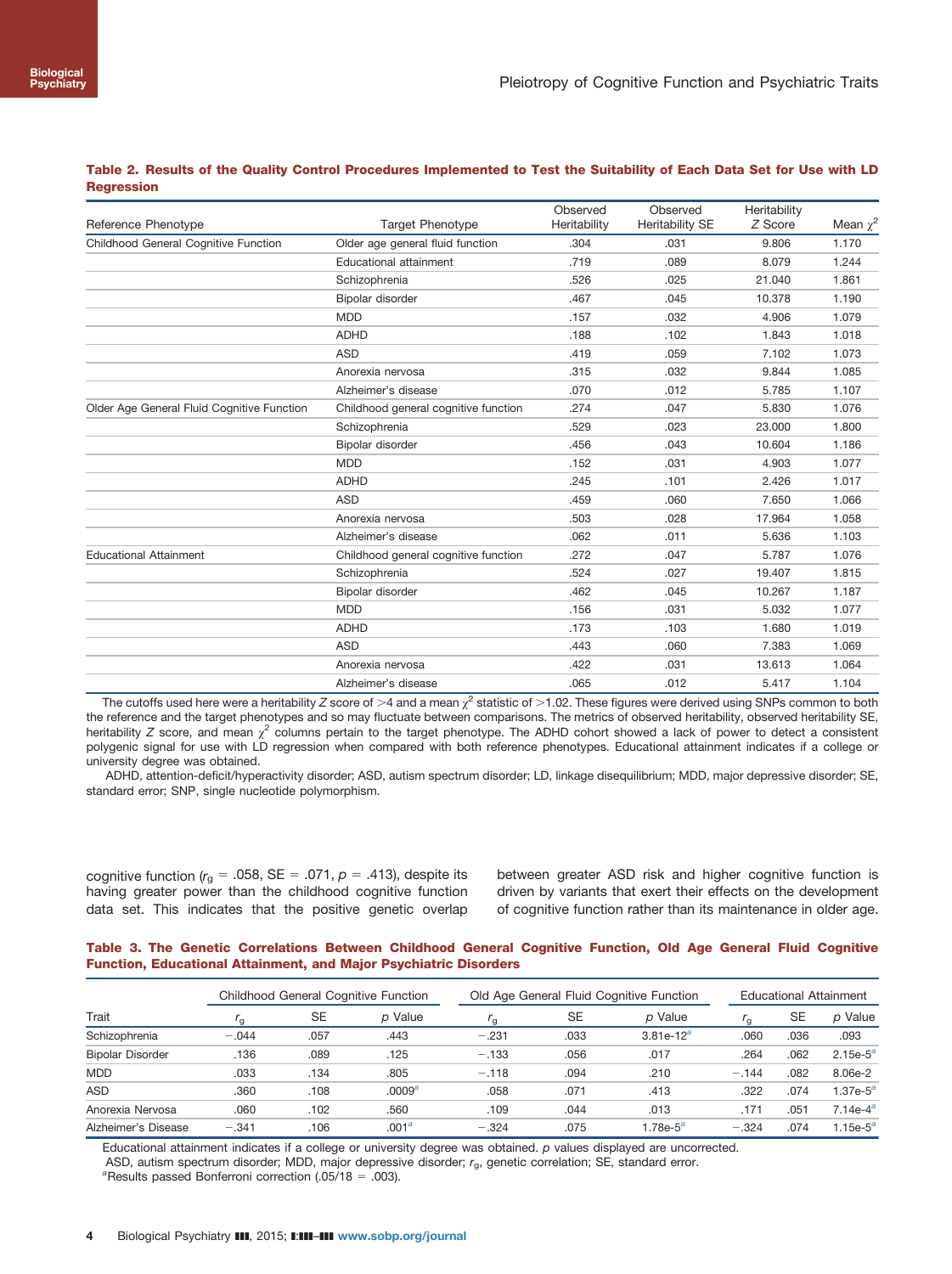The difference between the genetic correlations of childhood cognitive ability and older age cognitive ability was statistically significant,  $Z = 2.337$ ,  $p = .019$ , showing that the genetic correlation between childhood general cognitive function was significantly greater than the genetic correlation between ASD and older age cognitive function. None of the genetic correlations between childhood cognitive function and other psychiatric disorders were significant.

There was a significant negative genetic correlation between cognitive function in older age and schizophrenia  $(r<sub>g</sub> = -.231, SE = .033, p = 3.806e-12)$ , i.e., greater genetic risk of schizophrenia was associated with lower cognitive function in that age period. The direction of effect and presence in older age and not childhood  $(r_{\alpha} = -0.044,$ SE = .057,  $p = .443$ ) or in educational attainment ( $r<sub>a</sub> = .060$ , SE = .036,  $p = .093$ ) is consistent with findings using polygenic scoring methods ([22,23\)](#page-8-0). Again, the difference between the genetic correlations of older age general fluid cognitive function and childhood general cognitive function with schizophrenia were statistically significant,  $Z = 2.839$ ,  $p = 0.005$ . These results indicate that it is the unique genetic elements of older age general fluid cognitive function that are responsible for the pleiotropy with schizophrenia.

For educational attainment, significant genetic correlations were found with bipolar disorder  $(r<sub>g</sub> = .264, SE = .062,$  $p = 2.15e-5$ , MDD  $(r<sub>g</sub> = -.144, SE = .082, p = 8.06e-2)$ , and anorexia nervosa  $(r_{\rm g} = .171, \text{ SE} = .051, p = 7.14\text{e-}4)$ . The positive genetic correlations with bipolar disorder and anorexia nervosa indicate that the genetic variants that contribute toward these disorders also serve to increase educational attainment.

#### **DISCUSSION**

We used the LD regression method, developed by Bulik-Sullivan et al. [\(25,31](#page-8-0)), to test genetic correlations (based on common genetic markers) between general cognitive function in childhood and older age, educational attainment, and major psychiatric disorders. We report several novel findings. We found the first significant genetic correlation between cognitive function in childhood and older age. We found a positive genetic correlation between autism spectrum disorder and cognitive function in childhood and in educational attainment but not older age. We found a negative genetic correlation between schizophrenia and cognitive function in older age but not childhood or for educational attainment. We found genetic correlations between Alzheimer's disease and all three measures of cognitive function across the life course.

The LD regression method does not require the same individuals to be measured in the same phenotype and so the presence of the symptoms associated with these disorders cannot confound the results of this study. In addition, the overlapping control participants did not bias these results as they would have done with polygenic scoring ([27\)](#page-8-0), meaning that all genotyped participants could be included, keeping statistical power relatively high.

The genetic correlation between childhood general cognitive function and older age was  $r_{\text{q}} = .711$ , SE = .101,  $p =$ 2.256e-12, indicating that whereas a significant proportion of the genetic variance was shared between the mean ages of these cohorts (CHIC = 10.96 years, age range 6–18; CHARGE =  $66.40$  years, age range 45-102), they were not identical and possessed unique genetic factors. The magnitude of this correlation was larger, though similar, to that previously reported using longitudinal samples [\(30\)](#page-8-0). Phenotypic heterogeneity between the CHIC and the CHARGE consortia may have led to an attenuation of this correlation, as the measure of general cognitive function extracted from different batteries of cognitive tests has been shown to correlate between .79 and 1 [\(39,40](#page-8-0)).

Childhood cognitive function showed a large genetic correlation with educational attainment ( $r<sub>g</sub> = .719$ ), indicating a substantial level of pleiotropy between these two phenotypes. This finding provides support for the idea that educational attainment can be used as a proxy phenotype ([41](#page-8-0),[42\)](#page-8-0) for childhood cognitive function, as the same genetic variants are associated with individual differences in both of these variables.

The statistically significant positive overlap between the polygenic components of ASD and childhood general cogni-tive function builds on the findings of Clarke et al. ([24](#page-8-0)), who reported a positive association between the polygenic score derived from a GWAS on ASD that could predict a significant proportion of the variance for general cognitive function in a sample of 52-year-olds (beta = .068,  $p = 6e-7$ ) and in a sample of 17-year-olds (beta = .073,  $p = .029$ ) but not in a sample of 70-year-olds (beta = .02,  $p = .55$ ) or 79-year-olds (beta =  $-0.03$ ,  $p = 0.48$ ), indicating that as the age of the cohort increased, the degree to which the polygenic architecture of ASD overlapped with cognitive function was attenuated. While the modest sample sizes used by Clarke et al. ([24](#page-8-0)) precluded a formal test of this hypothesis, here we incorporate much larger sample sizes in two nonoverlapping age groups to show that, during childhood, the polygenic contribution of common variants to ASD overlaps positively and substantially with common SNPs tagging the variants responsible for childhood general cognitive function, but by older age, pleiotropic common variants between cognitive function and ASD are not found. This indicates that the lack of association between polygenic scores derived using ASD data sets and childhood cognitive ability have been underpowered ([24](#page-8-0)).

The direction of this effect, an increase in the common variants underlying general cognitive function, meaning an increase in common risk alleles to autism, appears to contrast with earlier results using the twin method where negative genetic correlations were found in childhood ([43,44\)](#page-8-0). However, in these studies, both ASD status and general cognitive function were assessed in the same individuals. Should the symptoms of ASD impact on test performance, any alleles truly associated with ASD would also show negative associations with cognitive test scores. The present study disentangles these confounds by measuring cognitive functioning in a separate sample from those with ASD.

A negative genetic correlation between ASD and cognitive function has also been suggested, as de novo copy number variation at 16p11.2, associated with ASD [\(45](#page-8-0)), has also been shown to be associated with cognitive function in non-ASD control subjects [\(46\)](#page-8-0). However, the discrepancy between these previous studies and the current study can be attributed to the frequency of the genetic variants being studied. While rare or de novo variants associated with ASD may have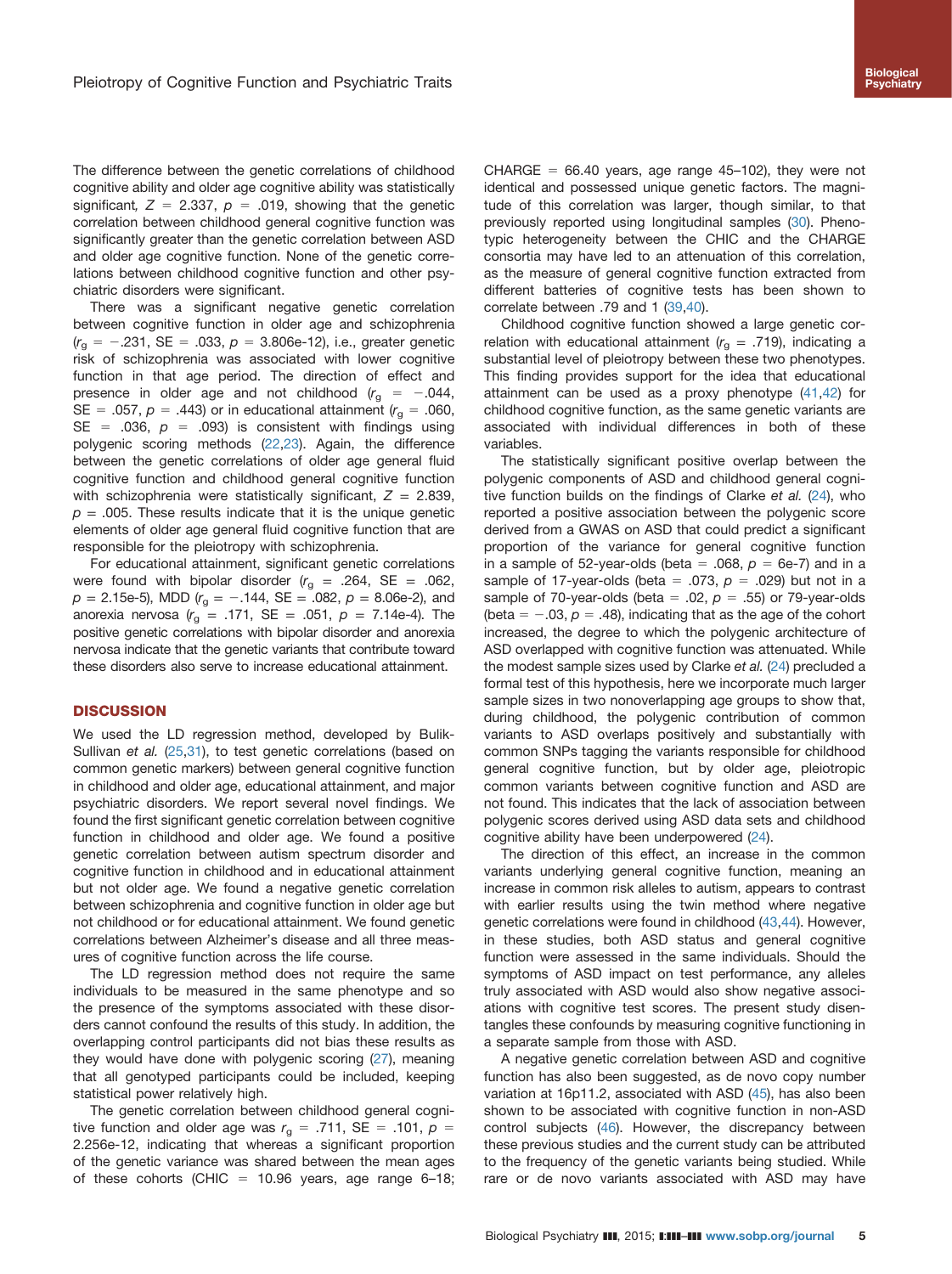deleterious consequences for cognitive function, the common polygenic architecture of ASD is associated with an increase in cognitive functioning.

The genetic correlation between older age general cognitive function and schizophrenia is consistent with previous reports featuring the polygenic scoring method [\(22,23](#page-8-0)). Another study using polygenic scores assembled using 9394 cases and 12,462 control subjects ([47](#page-8-0)) showed those with greater polygenic scores derived from a schizophrenia data set showed a lower level of cognitive function in older age, as well as a greater level of cognitive decline from age 11 to age 70 ([22](#page-8-0)). However, in the same study, no such effect was found using individuals at age 11. The finding that the polygenic component associated with schizophrenia is associated with only older age general cognitive function indicates that it is the variants that are protective of age-related cognitive decline, rather than the variants responsible for the development of cognitive function or the development of cognitive function, that drive the genetic correlation between cognitive function and schizophrenia.

The positive genetic correlation between educational attainment and ASD, as well as the lack of genetic correlation between educational attainment and schizophrenia, indicates that whereas educational attainment can serve as a proxy phenotype for childhood cognitive ability, it does not capture the same genetic variants as older age cognitive function. The data sets on educational attainment assembled by Rietvald et al. [\(38\)](#page-8-0) were composed of individuals who were aged 30 years and below, and as the polygenic burden for schizophrenia acts later in life to increase the rate of cognitive decline ([22](#page-8-0)), it may be that these participants were too young to experience the results of any polygenic effects that might manifest later in the life course.

Educational attainment also demonstrated a positive genetic correlation between bipolar disorder and with anorexia nervosa, as first reported by Bulik-Sullivan et al. ([25](#page-8-0)). The results for bipolar disorder follow the same trend as childhood cognitive ability but were not significant in the smaller childhood sample. Previous work examining educational attainment and the risk of bipolar disorder has shown that risk increases at both ends of the educational attainment spectrum, with children attaining very high grades showing the greatest degree of risk ([48](#page-8-0)). The results of the current study provide molecular genetic evidence that high cognitive function before age 30 is influenced by some of the genetic variants that influence the onset of bipolar disorder. The lack of association with childhood ability in the current study may indicate a lack of power in the sample. For anorexia nervosa, the positive genetic correlation with educational attainment concurs with some reports indicating that those with anorexia nervosa score higher on tests of cognitive function [\(49\)](#page-8-0). The failure to find a genetic correlation in either the older or younger samples on general cognitive function may indicate a lack of power or age-dependent pleiotropy. The genetic correlation with older age cognitive function was .11 (nominally significant but did not survive correction for multiple testing) and was not very different from that of .17 for educational attainment. The lack of genetic correlation between schizophrenia and educational attainment indicates that whereas educational attainment could be used as a proxy phenotype for cognitive function in childhood, it does not capture the relevant genetic variants involved in cognitive function in older age.

The notion of an age-dependent association between common variants and cognitive function has been previously demonstrated with rs10119 located in the APOE/TOMM40 region ([15](#page-7-0)). It was shown that between the ages of 55 and 80, there is a significant negative correlation between the effect size of the A allele of the rs10119 locus and age, and at age 55, the effect for this allele was 0. The average age of the older age cohort here was 66.4 years, meaning that they were an age where age-dependent genetic effects on cognitive function are known to come into play. Here, we provide the first molecular genetic evidence that it is the combined signal from these alleles that exhibit pleiotropy with schizophrenia.

Alzheimer's disease demonstrated similar pleiotropy with each of the three cognitive measures used here: childhood cognitive function ( $r_a = -0.341$ ), older age cognitive function  $(r_{\rm g} = -.324)$ , and educational attainment  $(r_{\rm g} = -.324)$ . This indicates that across the life course, variants influencing Alzheimer's disease contribute toward cognitive function. This association was not driven by the APOE locus, as this region was removed from the analysis. This finding provides molecular genetic evidence for the system integrity hypothesis, which states that high levels of cognitive function are, in part, the product of a body that has complex systems that are better integrated, which, in turn, makes it resistant to disease ([50](#page-8-0)). As this association begins in childhood and is of the same magnitude in older age, it does not appear to be driven by age-related decline but rather indicates that the genotypic blueprint that is resistant to Alzheimer's disease is also associated with higher levels of the stable trait of general cognitive function through much of the life course.

The age-dependent links with cognitive function found here can help explain why such risk variants remain common in the population. As cognitive function is associated with indicators of fitness including mortality [\(51](#page-8-0)) and health [\(3\)](#page-7-0), this antagonistic pleiotropy between ASD and childhood general cognitive function provides, perhaps, some of the explanation why negative selection has not removed deleterious variants from the population. In the case of schizophrenia, providing the environmental antecedents of schizophrenia are absent, such variants appear to be deleterious to cognitive function in later life. This could indicate that such variants can survive in a population as they are passed to the next generation before the harmful effects are made apparent.

The results of this study provide evidence that there is a substantial overlap between the genetic variants that affect cognitive function across the life span. In addition, we show that the unique genetic variants responsible for cognitive variation in older age overlap with the polygenic component of schizophrenia and in the case of childhood cognitive function ASD. These findings add to the body of knowledge detailing the pleiotropy between normal cognitive variation and mental illness.

#### ACKNOWLEDGMENTS AND DISCLOSURES

This work was undertaken in The University of Edinburgh Centre for Cognitive Ageing and Cognitive Epidemiology, part of the cross-council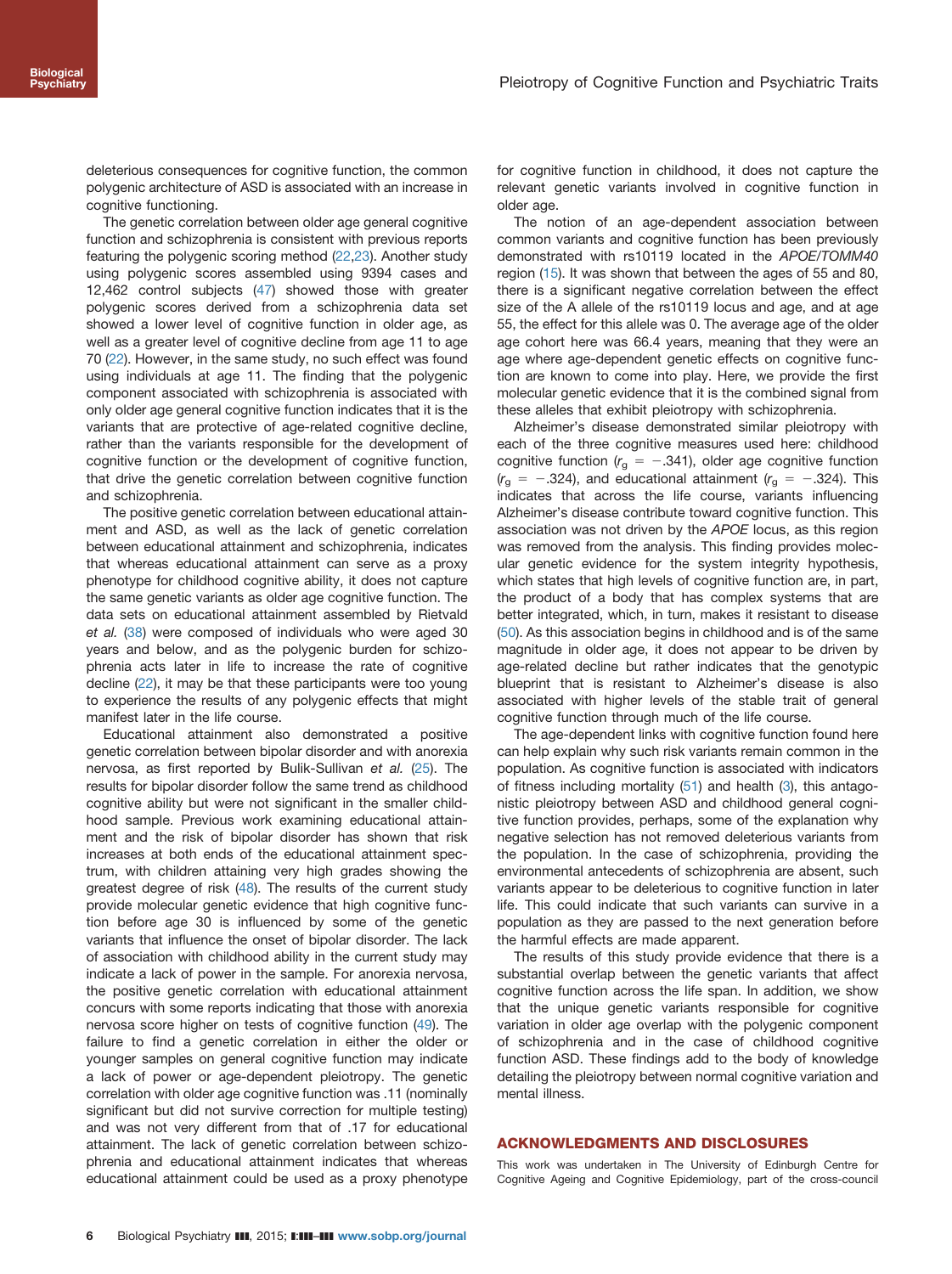<span id="page-7-0"></span>Lifelong Health and Wellbeing initiative (MR/K026992/1). This work was supported by funding from the Biotechnology and Biological Sciences Research Council, the Medical Research Council, and the University of Edinburgh and supports IJD.

WDH is supported by a grant from Age UK (Disconnected Mind Project). AMM is supported by a Wellcome Trust Strategic Award (Ref 104036/Z/14/Z).

Cohorts for Heart and Aging Research in Genomic Epidemiology Consortium (CHARGE) cognitive working group banner includes:

Gail Davies. Centre for Cognitive Ageing and Cognitive Epidemiology, University of Edinburgh, Edinburgh, UK. Department of Psychology, University of Edinburgh, Edinburgh, United Kingdom.

Ian J. Deary. Centre for Cognitive Ageing and Cognitive Epidemiology, University of Edinburgh, Edinburgh, UK. Department of Psychology, University of Edinburgh, Edinburgh, United Kingdom.

Stephanie Debette. Department of Neurology, Boston University School of Medicine, Boston, Massachusetts. Institut National de la Santé et de la Recherche Médicale (INSERM), U897, Epidemiology and Biostatistics, University of Bordeaux, Bordeaux, France. Department of Neurology, Bordeaux University Hospital, Bordeaux, France.

Carla I. Verbaas. Genetic Epidemiology Unit, Department of Epidemiology, Erasmus University Medical Center, Rotterdam, The Netherlands. Department of Neurology, Erasmus University Medical Center, Rotterdam, The Netherlands.

Jan Bressle. Human Genetics Center, School of Public Health, University of Texas Health Science Center at Houston, Houston, Texas.

Maaike Schuur. Genetic Epidemiology Unit, Department of Epidemiology, Erasmus University Medical Center, Rotterdam, The Netherlands. Department of Neurology, Erasmus University Medical Center, Rotterdam, The Netherlands.

Albert V. Smith. Icelandic Heart Association, Kopavogur, Iceland. Faculty of Medicine, University of Iceland, Reykjavik, Iceland.

Josh C. Bis. Cardiovascular Health Research Unit, Department of Medicine, University of Washington, Seattle, Washington.

David A. Bennett. Rush Alzheimer's Disease Center, Rush University Medical Center, Chicago, Illinois.

M. Arfan Ikram. Department of Neurology, Erasmus University Medical Center, Rotterdam, The Netherlands. Department of Epidemiology, Erasmus University Medical Center, Rotterdam, The Netherlands. Netherlands Consortium for Healthy Ageing, Leiden, The Netherlands. Department of Radiology, Erasmus University Medical Center, Rotterdam, The Netherlands.

Lenore J. Launer. Laboratory of Epidemiology and Population Sciences, National Institute on Aging, Bethesda, Maryland.

Annette L. Fitzpatrick. Department of Epidemiology, University of Washington, Seattle, Washington.

Sudha Seshadri. Department of Neurology, Boston University School of Medicine, Boston, Massachusetts. The National Heart Lung and Blood Institute's Framingham Heart Study, Framingham, Massachusetts.

Cornelia M. van Duijn. Genetic Epidemiology Unit, Department of Epidemiology, Erasmus University Medical Center, Rotterdam, The Netherlands. Netherlands Consortium for Healthy Ageing, Leiden, The Netherlands.

Thomas H. Mosley, Jr. Department of Medicine and Neurology, University of Mississippi Medical Center, Jackson, Mississippi.

Correspondence to the CHARGE cognitive working group: Thomas H. Mosley, Jr., Division of Geriatrics, Department of Medicine, University of Mississippi Medical Center, Jackson, Mississippi; Email: tmosley@umc.edu.

AMM has received research support from Lilly, Pfizer, Janssen, and Saccade Diagnostics. None of these sources contributed to the work presented in the current manuscript. The authors declare no biomedical financial interests or potential conflicts of interest.

#### ARTICLE INFORMATION

From the Centre for Cognitive Ageing and Cognitive Epidemiology (WDH, GD, DCL, AMM, IJD) and Departments of Psychology (WDH, GD, DCL, IJD) and Psychiatry (AMM), University of Edinburgh, Edinburgh, United Kingdom.

Address correspondence to Ian J. Deary, Ph.D., University of Edinburgh, Centre for Cognitive Ageing and Cognitive Epidemiology, Department of Psychology, 7 George Square, Edinburgh EH8 9JZ, United Kingdom; E-mail: ian.deary@ed.ac.uk.

Received Jun 19, 2015; revised Aug 18, 2015; accepted Aug 27, 2015.

#### REFERENCES

- 1. [Spearman C \(1904\): "General Intelligence," objectively determined and](http://refhub.elsevier.com/S0006-3223(15)00732-5/sbref1) [measured. Am J Psychol 15:201](http://refhub.elsevier.com/S0006-3223(15)00732-5/sbref1)–292.
- [Carroll JB \(1993\): Human Cognitive Abilities: A Survey of Factor-](http://refhub.elsevier.com/S0006-3223(15)00732-5/sbref2)[Analytic Studies. New York: Cambridge University Press.](http://refhub.elsevier.com/S0006-3223(15)00732-5/sbref2)
- 3. [Deary IJ \(2012\): Intelligence. Annu Rev Psychol 63:453](http://refhub.elsevier.com/S0006-3223(15)00732-5/sbref3)–482.
- [Salthouse TA \(2009\): When does age-related cognitive decline begin?](http://refhub.elsevier.com/S0006-3223(15)00732-5/sbref4) [Neurobiol Aging 30:507](http://refhub.elsevier.com/S0006-3223(15)00732-5/sbref4)–514.
- 5. [Tucker-Drob EM, Salthouse TA \(2008\): Adult age trends in the](http://refhub.elsevier.com/S0006-3223(15)00732-5/sbref5) [relations among cognitive abilities. Psychol Aging 23:453](http://refhub.elsevier.com/S0006-3223(15)00732-5/sbref5)–460.
- [Salthouse TA \(2004\): Localizing age-related individual differences in a](http://refhub.elsevier.com/S0006-3223(15)00732-5/sbref6) [hierarchical structure. Intelligence 32:541](http://refhub.elsevier.com/S0006-3223(15)00732-5/sbref6)–561.
- 7. [Gale CR, Hatch SL, Batty GD, Deary IJ \(2009\): Intelligence in child](http://refhub.elsevier.com/S0006-3223(15)00732-5/sbref7)[hood and risk of psychological distress in adulthood: The 1958](http://refhub.elsevier.com/S0006-3223(15)00732-5/sbref7) [National Child Development Survey and the 1970 British Cohort](http://refhub.elsevier.com/S0006-3223(15)00732-5/sbref7) [Study. Intelligence 37:592](http://refhub.elsevier.com/S0006-3223(15)00732-5/sbref7)–599.
- 8. [Gale CR, Batty GD, Tynelius P, Deary IJ, Rasmussen F \(2010\):](http://refhub.elsevier.com/S0006-3223(15)00732-5/sbref8) [Intelligence in early adulthood and subsequent hospitalisation and](http://refhub.elsevier.com/S0006-3223(15)00732-5/sbref8) [admission rates for the whole range of mental disorders: Longitudinal](http://refhub.elsevier.com/S0006-3223(15)00732-5/sbref8) [study of 1,049,663 men. Epidemiology 21:70](http://refhub.elsevier.com/S0006-3223(15)00732-5/sbref8)–77.
- 9. [Gale C, Deary IJ, Boyle SH, Barefoot J, Mortensen LH, Batty GD](http://refhub.elsevier.com/S0006-3223(15)00732-5/sbref9) [\(2008\): Cognitive ability in early adulthood and risk of](http://refhub.elsevier.com/S0006-3223(15)00732-5/sbref9) five specific [psychiatric disorders in mid life: The Vietnam Experience Study. JAMA](http://refhub.elsevier.com/S0006-3223(15)00732-5/sbref9) [Psychiatry 65:1410](http://refhub.elsevier.com/S0006-3223(15)00732-5/sbref9)–14108.
- [Zammit S, Allebeck P, David AS, Dalman C, Hemmingsson T,](http://refhub.elsevier.com/S0006-3223(15)00732-5/sbref10) [Lundberg I, Lewis G \(2004\): A longitudinal study of premorbid IQ](http://refhub.elsevier.com/S0006-3223(15)00732-5/sbref10) [score and risk of developing schizophrenia, bipolar disorder, severe](http://refhub.elsevier.com/S0006-3223(15)00732-5/sbref10) [depression, and other nonaffective psychoses. Arch Gen Psychiatry](http://refhub.elsevier.com/S0006-3223(15)00732-5/sbref10) [61:354](http://refhub.elsevier.com/S0006-3223(15)00732-5/sbref10)–360.
- 11. [Frazier TW, Demaree HA, Youngstrom EA \(2004\): Meta-analysis of](http://refhub.elsevier.com/S0006-3223(15)00732-5/sbref11) [intellectual and neuropsychological test performance in attention](http://refhub.elsevier.com/S0006-3223(15)00732-5/sbref11)defi[cit/hyperactivity disorder. Neuropsychology 18:543](http://refhub.elsevier.com/S0006-3223(15)00732-5/sbref11)–555.
- 12. [Trotta A, Murray RM, MacCabe JH \(2015\): Do premorbid and post](http://refhub.elsevier.com/S0006-3223(15)00732-5/sbref12)[onset cognitive functioning differ between schizophrenia and bipolar](http://refhub.elsevier.com/S0006-3223(15)00732-5/sbref12) [disorder? A systematic review and meta-analysis. Psychol Med 45:](http://refhub.elsevier.com/S0006-3223(15)00732-5/sbref12) 381–[394.](http://refhub.elsevier.com/S0006-3223(15)00732-5/sbref12)
- 13. [Tiihonen J, Haukka J, Henriksson M, Cannon M, Kieseppä T,](http://refhub.elsevier.com/S0006-3223(15)00732-5/sbref13) Laaksonen I, et al[. \(2014\): Premorbid intellectual functioning in bipolar](http://refhub.elsevier.com/S0006-3223(15)00732-5/sbref13) [disorder and schizophrenia: Results from a cohort study of male](http://refhub.elsevier.com/S0006-3223(15)00732-5/sbref13) [conscripts. Am J Psychiatry 162:1904](http://refhub.elsevier.com/S0006-3223(15)00732-5/sbref13)–1910.
- 14. [Gale CR, Batty GD, McIntosh AM, Porteous DJ, Deary IJ, Rasmussen](http://refhub.elsevier.com/S0006-3223(15)00732-5/sbref14) [F \(2013\): Is bipolar disorder more common in highly intelligent people?](http://refhub.elsevier.com/S0006-3223(15)00732-5/sbref14) [A cohort study of a million men. Mol Psychiatry 18:190](http://refhub.elsevier.com/S0006-3223(15)00732-5/sbref14)–194.
- 15. [Davies G, Armstrong N, Bis JC, Bressler J, Chouraki V, Giddaluru S,](http://refhub.elsevier.com/S0006-3223(15)00732-5/sbref15) et al[. \(2015\): Genetic contributions to variation in general cognitive](http://refhub.elsevier.com/S0006-3223(15)00732-5/sbref15) [function: A meta-analysis of genome-wide association studies in the](http://refhub.elsevier.com/S0006-3223(15)00732-5/sbref15) CHARGE consortium ( $N = 53949$ ). Mol Psychiatry 20:183-192.
- 16. [Davies G, Tenesa A, Payton A, Yang J, Harris SE, Liewald D,](http://refhub.elsevier.com/S0006-3223(15)00732-5/sbref16) et al. [\(2011\): Genome-wide association studies establish that human intelli](http://refhub.elsevier.com/S0006-3223(15)00732-5/sbref16)[gence is highly heritable and polygenic. Mol Psychiatry 16:996](http://refhub.elsevier.com/S0006-3223(15)00732-5/sbref16)–1005.
- 17. [Benyamin B, Pourcain B, Davis OS, Davies G, Hansell NK, Brion MJ,](http://refhub.elsevier.com/S0006-3223(15)00732-5/sbref17) et al[. \(2014\): Childhood intelligence is heritable, highly polygenic and](http://refhub.elsevier.com/S0006-3223(15)00732-5/sbref17) [associated with FNBP1L. Mol Psychiatry 19:253](http://refhub.elsevier.com/S0006-3223(15)00732-5/sbref17)–258.
- 18. [Kirkpatrick RM, McGue M, Iacono WG, Miller MB, Basu S \(2014\):](http://refhub.elsevier.com/S0006-3223(15)00732-5/sbref18) Results of a "GWAS Plus:" [General cognitive ability is substantially](http://refhub.elsevier.com/S0006-3223(15)00732-5/sbref18) [heritable and massively polygenic. PloS One 9:e112390.](http://refhub.elsevier.com/S0006-3223(15)00732-5/sbref18)
- 19. [Chabris CF, Hebert BM, Benjamin DJ, Beauchamp JP, Cesarini D, van](http://refhub.elsevier.com/S0006-3223(15)00732-5/sbref19) der Loos M, et al[. \(2011\): Most reported genetic associations with](http://refhub.elsevier.com/S0006-3223(15)00732-5/sbref19) [general intelligence are probably false positives. Psychol Sci 23:](http://refhub.elsevier.com/S0006-3223(15)00732-5/sbref19) 1314–[1323.](http://refhub.elsevier.com/S0006-3223(15)00732-5/sbref19)
- 20. [Cross-Disorder Group of the Psychiatric Genomics Consortium](http://refhub.elsevier.com/S0006-3223(15)00732-5/sbref20) (2013): Identifi[cation of risk loci with shared effects on](http://refhub.elsevier.com/S0006-3223(15)00732-5/sbref20) five major